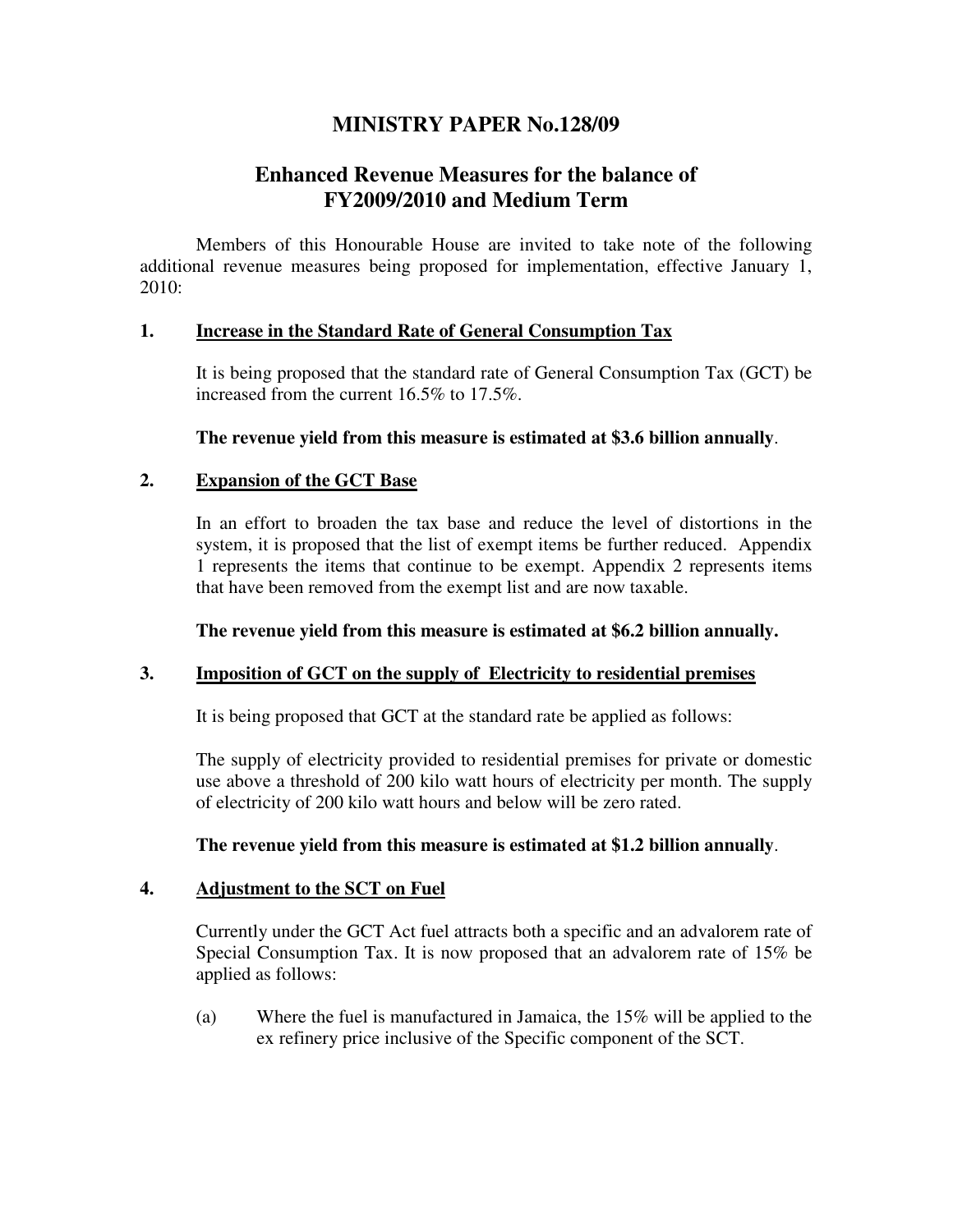Where the fuel is imported into Jamaica the Advalorem rate will be  $(b)$ applied to the value as prescribed in the GCT Act.

The items to be affected include:

- Motor Spirits including E10/87, E10/90
- Automotive Diesel Oil
- Kerosene (Excluding Turbo Jet A1 Fuel)
- Marine Diesel Oil and

The estimated yield for the measure is \$9.4 billion annually.

5. Increase in the Special Consumption Tax (SCT) on Cigarettes.

It is being proposed that cigarettes of tariff #2402.20 and 2402.9010 be increased from the current  $$8,500$  per 1,000 sticks to  $$10,500$  per 1,000 sticks.

The expected revenue yield from this measure will be \$1.41 billion with 20% of this amount to be remitted to the National Health Fund.

Acceler

**Audley Shaw, M.P** Minister of Finance and the Public Service December  $17, 2009$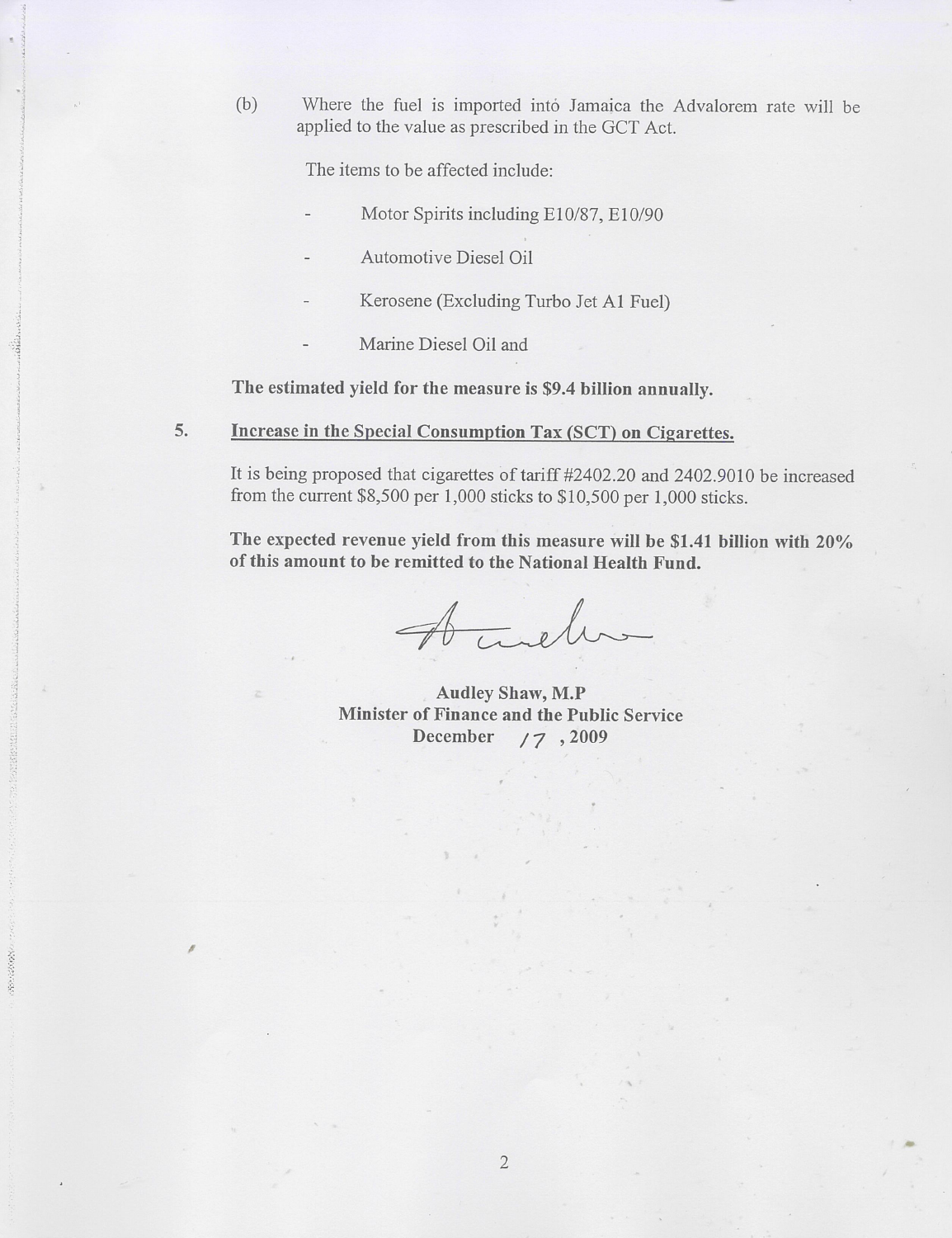# **SUMMARY OF ENHANCED REVENUE MEASURES**

## **\$Billion (annualized)**

|    | <b>Total Revenue Measures</b>                                 |                | \$21.81 |
|----|---------------------------------------------------------------|----------------|---------|
| 5. | Increase in SCT on Cigarettes                                 | $\blacksquare$ | 1.41    |
| 4. | <b>Re-introduction of the Ad Valorem Component of the SCT</b> |                | 9.4     |
| 3. | <b>Removal of the Exempt GCT Status of Electricity</b>        | $\blacksquare$ | 1.2     |
| 2. | <b>Expansion of the GCT Base</b>                              | $\blacksquare$ | 6.2     |
| 1. | Increase in the Standard Rate of GCT                          |                | 3.6     |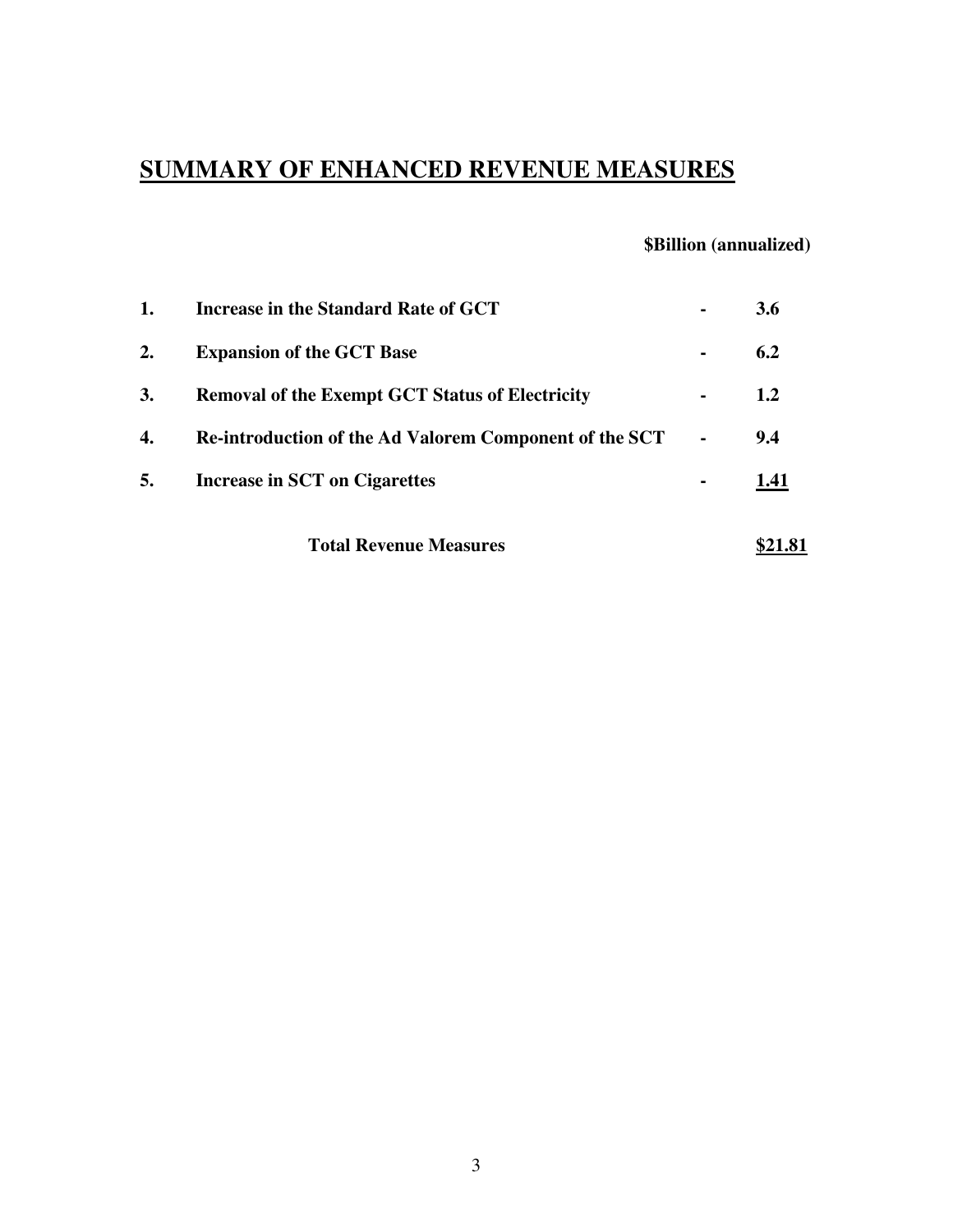#### **Appendix 1**

#### **The new schedule of Exemptions under Parts 1 & 2 of the Third Schedule to the GCT Act**

#### *Goods*

- 1. Travel tickets for international travel.
- 2. Milk **excluding** condensed milk, powdered skimmed milk, flavoured milk, milkbased products and milk substitutes.
- 3. Infant formulae
- 4. Rice
- 5. Cereal flour known as counter flour
- 6. School uniforms only
- 7. Drugs specified in the Fourth Schedule (List Four Drugs) to the Food and Drugs Regulation, 1975.
- 8. Contraceptive devices and substances.
- 9. Artificial breathing apparatus for individuals afflicted with respiratory disorder.
- 10. Printed matter (**excluding newspapers, magazines, periodicals and journals**) and materials classified under Tariff Headings Nos. 49.01 to 49.05 such as –
	- a) brochures, pamphlets and leaflets for religious purposes and books and booklets;
	- b) children's picture books and painting books;
	- c) maps and hydrographic charts and similar charts of all kinds, including atlases, wall maps and topographical plans, printed globes (terrestrial or celestial).
- 11. Stationery and educational apparatus and equipment (including those used for games and physical training) which are for use by any educational institution approved by the Minister and which are intended solely for educational purposes as certified by the responsible officer of such educational institution.
- 12. Stationery (including writing paper), printed forms, envelopes and blotting paper for use in an examination which are purchased in Jamaica or imported therein by or on behalf of the Cambridge Local Examination Committee, the Caribbean Examination Council or any other examination body recognized by the Minister responsible for education for which there is a certificate signed by the Secretary of the respective body verifying the use for which the stationery, forms, envelopes and paper are intended.
- 13. Exercise books specified under Tariff Sub-Heading No. 4820.20 of the First Schedule to the Customs Tariff (Revision) Resolution, 1972.
- 14. Parcels whose value (exclusive of customs duty and postage) does not exceed such amount under Item No.52 of the Second Schedule to the Customs Tariff (Revision) Resolution, 1972.
- 15. Duty Free Passengers' baggage and household effects as described in and to the extent allowed under Items No. 6 and 6A of Part 1 of the Second Schedule to the Customs Tariff (Revision) Resolution, 1972. (Returning Jamaican Resident)
- 16. Gold bullion, coins and bank can currency notes imported by the Bank of Jamaica.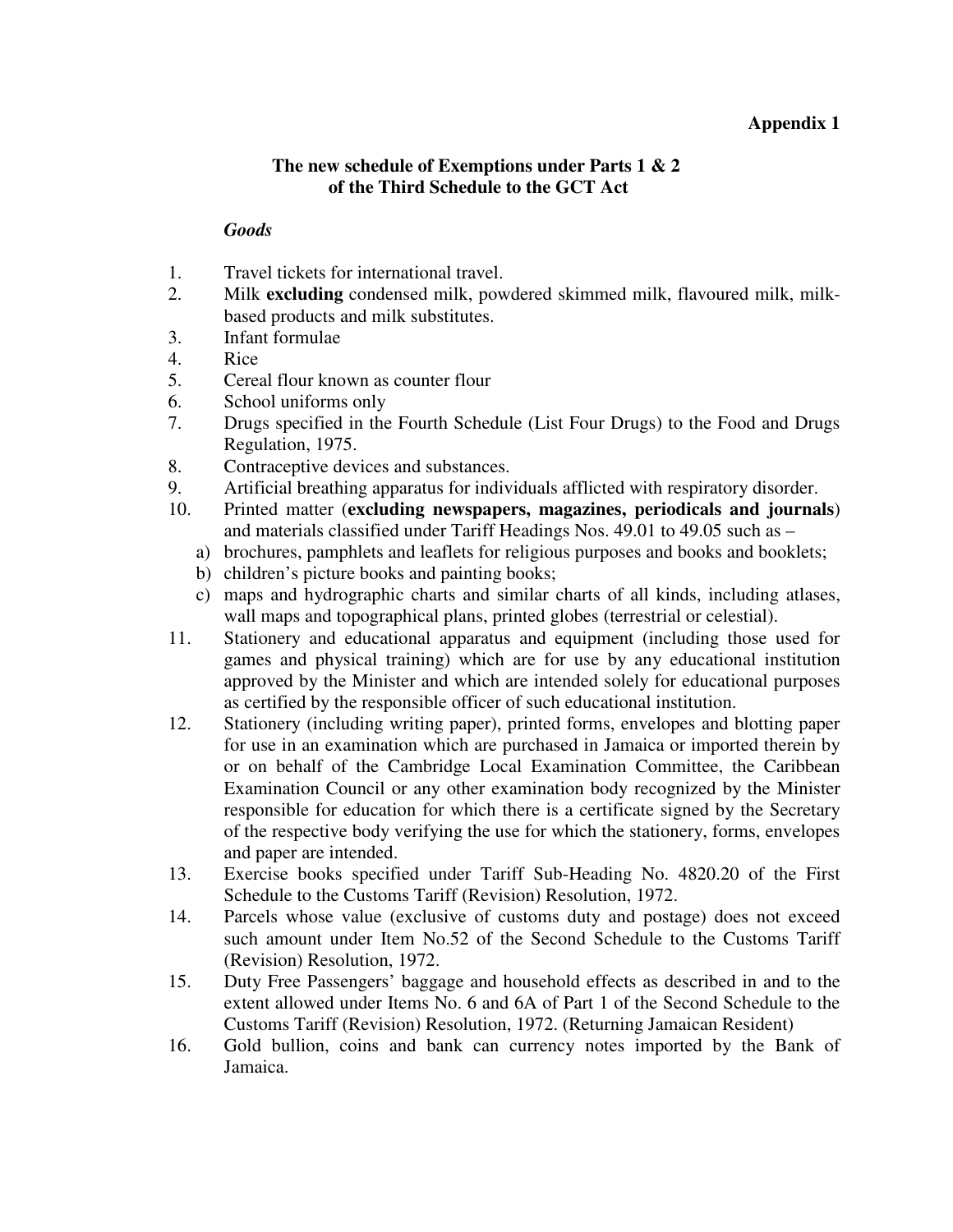- 17. Unused postage, revenue and other stamps, postmarks and franked envelopes, letters and cards imported by the Postmaster-General.
- 18. Goods (except motor vehicles) acquired by or on behalf of the Boys Scouts or Girls Guides Associations of Jamaica or any other youth organization or association approved by the Minister which the Commissioner of Inland Revenue is satisfied are necessary for the rendering of their services.
- 19. Altar bread, matzos unleavened bread, communion wafers and altar wine purchased or imported for the purpose of administering the sacraments which the head of the denomination for which they are intended declares in writing will be used only for the purpose intended.
- 20. Candles, myrrh and frankincense which the Commissioner of Inland Revenue is satisfied are purchased or imported solely for use in places of divine worship.
- 21. Diagnostic reagents used for the testing of dextrose in the blood and glucose, protein, ketones and pH in the urine.

## *Services*

- 22. Transportation of people within Jamaica, except tour services rendered by tour operators.
- 23. The rental of residential property used for residential purposes only.
- 24. Public postal and telegraph services.
- 25. Services rendered by a charitable corporation or charitable association, or service clubs or a home for the aged approved by the Minister.
- 26. Medical, dental, nursing and optical services and services provided pursuant to the Professions Supplementary to Medicine Act.
- 27. Services performed under a contract the payment for which is by a foreign government or a multilateral lending agency.
- 28. The supply of electricity to commercial and industrial customers.
- 29. The supply of water (excluding bottled water) to the public.
- 30. Services rendered by the Jamaican Branch of the Red Cross Society.
- 31. Services rendered by the St. John's Ambulance Brigade.
- 32. Services rendered by the Boy Scouts and Girl Guides Association of Jamaica and any other youth organization or association approved by the Minister.
- 33. Services rendered under a contract of health insurance.
- 34. Services rendered under a contract of life insurance.
- 35. Services rendered in relation to the Betting, Gaming and Lotteries Act.
- 36. The following services (excluding catering services) rendered at a port or international airport in Jamaica:
	- loading or unloading of aircraft or vessel
	- port and harbour services
	- docking, berthing and mooring
	- conservancy
	- aircraft landing
	- parking and housing
	- apron services
	- airport navigation services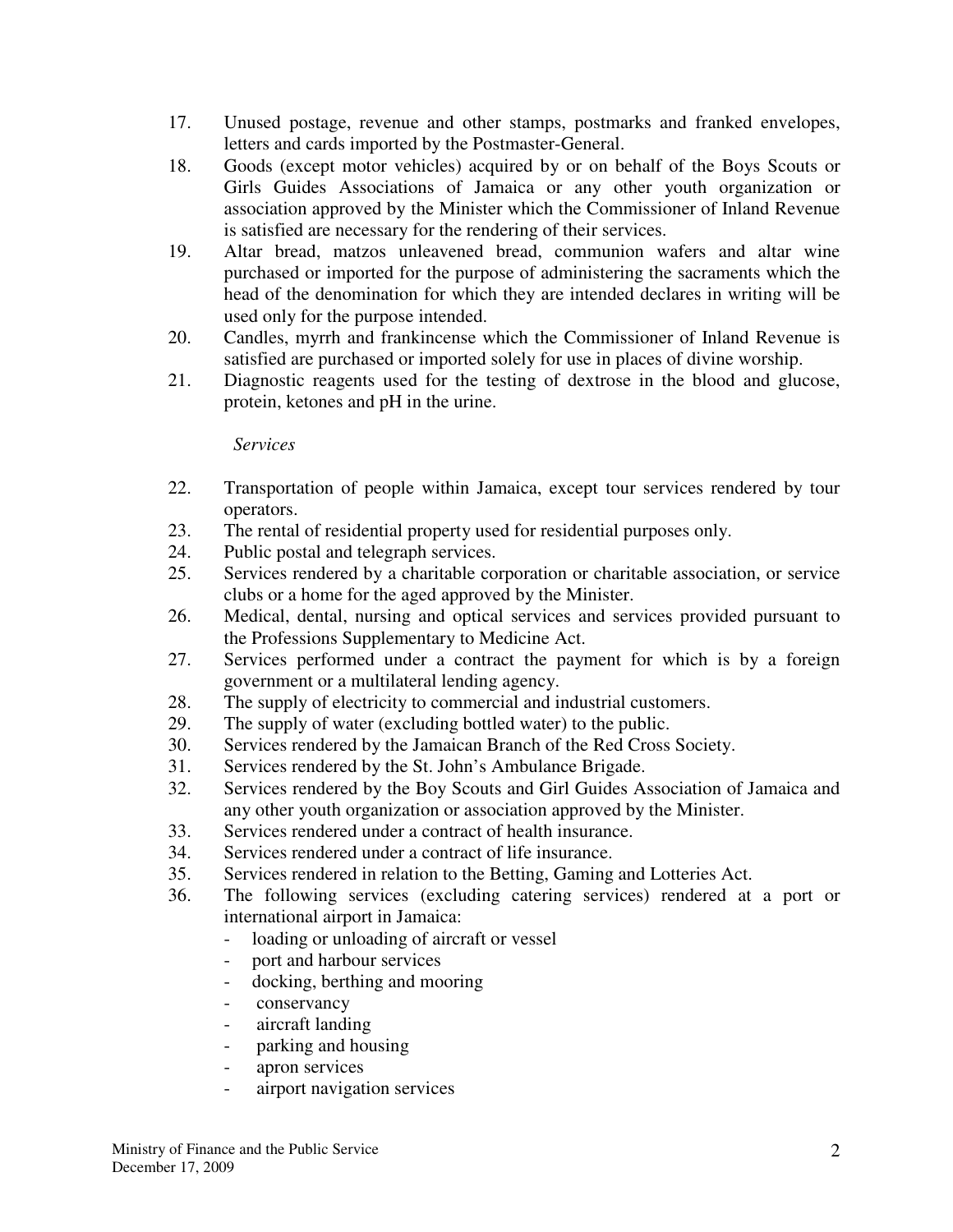- 37. Food produced exclusively for the feeding programme of a school approved by the Minister responsible for education which is not for resale to the general public.
- 38. The provision of education or training in an educational institution approved by the Minister responsible for education.
- 39. Services rendered by Legal Aid Clinics and under the Poor Prisoners Defence Act.
- 36. The following financial services
	- a) the exchange of money;
	- b) the payment or collection of a cheque;
	- c) the issue of a letter of credit, traveller's cheque, bank cheque, postal note, cash card, credit card or money order;
	- d) the issue, allotment, drawing, acceptance, endorsement, transfer of ownership, or payment of a debt security;
	- e) the issue, allotment, or transfer of ownership of an equity security or a participatory security;
	- f) underwriting or sub-underwriting the issue of an equity security, debt security, or participatory security;
	- g) the provision of credit under a credit contract;
	- h) the assignment of any hire-purchase agreement;
	- i) the provision of a guarantee, indemnity, security, or bond in respect of the performance of obligations under a cheque, credit contract, equity security, debt security, or participatory security, or in respect of the activities specified in paragraphs (b) to (h);
	- j) the provision or transfer of ownership, of a life assurance contract or the provision of re-insurance in respect of any such contract;
	- k) the provision or transfer of ownership of an interest in a superannuation scheme;
	- l) the provision or assignment clef a futures contract through a futures exchange;
	- n) the payment of dividends and interest.

## **The exemption shall not apply to –**

- a) any commission earned by a salesman in the life insurance industry who is selfemployed or is employed as an independent contractor; or
- b) the following –
- (i) services rendered by an accountant or attorney-at-law; or
- (ii) fees or commission charged in respect of the services specified in subparagraphs (a) to (n) of paragraph (1).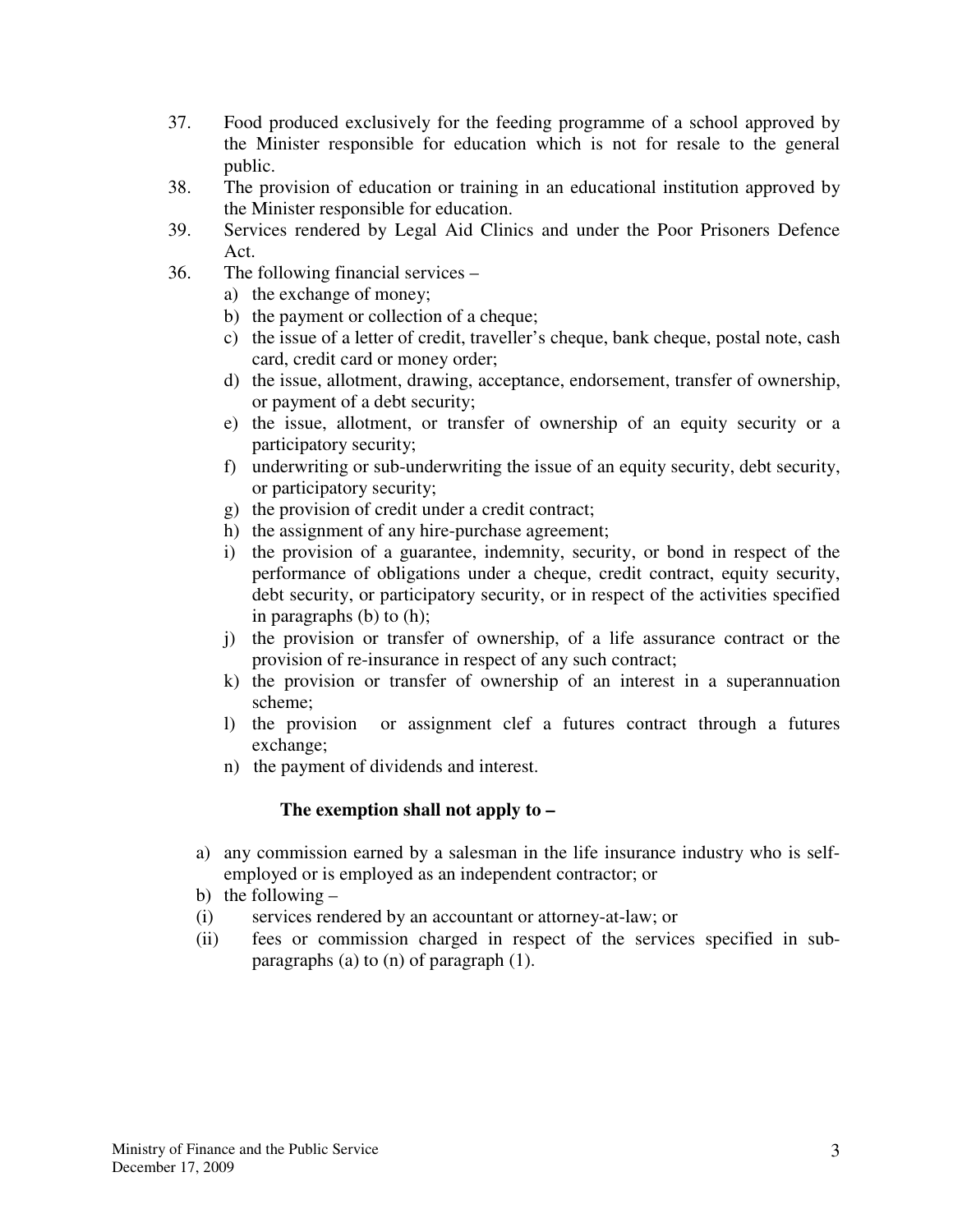#### **Appendix 2**

#### **Items deleted from Parts 1 & 2 of Third Schedule to the GCT Act and are now subject to GCT.**

- 1. Raw foodstuff as follows
	- (a) fresh fruit and vegetables
	- (b) ground provision
	- (c) legumes
	- (d) onions and garlic
	- (e) meat
	- (f) poultry
	- (g) fish, crustacean or mullosc
- 2. Cornmeal
- 3. Corned beef.
- 4. Pickled mackerel, herring, shad and dried salted fish.
- 5. Canned sardines, herrings and mackerel.
- 6. Bread, buns, bullas, biscuits and crackers.
- 7. Sugar
- 8. Salt.
- 9. Eggs.
- 10. Patties
- 11. Rolled oats.
- 12. Baking flour
- 13. Any live bird, fish, crustacean, mollusc or any other animal of a kind generally used as or yielding or producing food for human consumption and draught animals.
- 14. Unprocessed agricultural produce, including produce from stock farming, fresh water fish farming, forestry cultivation and horticulture supplied directly at the farm gate.
- 15. Cooking Oil.
- 16. Syrup
- 17. Fish, cock and noodle soups
- 18. Animal feeds
- 19. Surgical gloves, including disposable, sterile and those made of latex rubber.
- 20. Condensed and powdered skimmed milk
- 21. Corn.
- 22. Soya Meal
- 23. Wheat.
- 24. Fishing apparatus, gear, boats and engine, equipment and parts.
- 25. Motor spirit and lubricating oil (that were usually sold to fishermen).
- 26. Sanitary towels and tampons
- 27. Solar water heaters
- 28. Photosensitive semiconductor devices, including photovoltaic cells whether or not assembled in modules or made up into panels.
- 29. Disposable diapers for the incontinent.